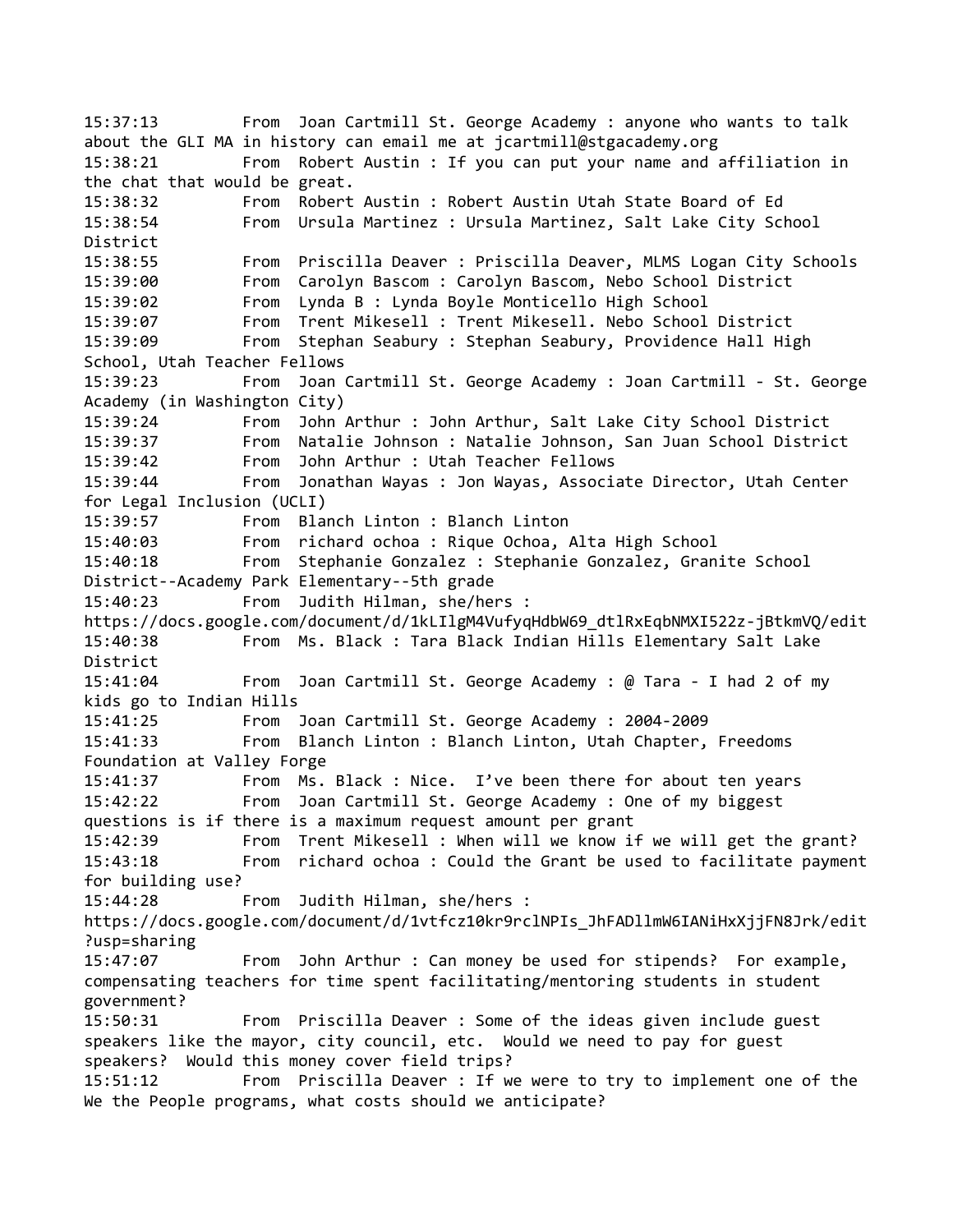15:51:24 From Julie Maddox : Julie Maddox, Freedom Festival Contests. Theme: 1st Amendment 15:58:14 From Michelle Linford - EPIK : Agreed! 15:59:44 From Joan Cartmill St. George Academy : What is the per mileage for personal vehicles vs bus? 16:01:13 From ericpeterson : I apologize for how bad my connection is but I am very supportive of this topic and everything I am hearing! 16:01:31 From Michael Hale : I know for we the people they do .25¢ per mile reimbursement when you attend their conference. 16:02:23 From Joan Cartmill St. George Academy : \$.25 seems low. 10 years ago it was \$.55/mi 16:03:21 From richard ochoa : Big Question: If I pay for a guest speaker from say one of Utah's Law Schools, will I have to pay for it first and then receive payment from the Grant later. Or could I have a check available for the speaker that day? 16:03:36 From Robert Austin : Rick: 16:04:17 From Robert Austin : Great question and I am not seeing this as a reimbursable grant but I will try to find out more about that 16:05:55 From Joan Cartmill St. George Academy : Use it or lose it grant money? do we return funds that were dispersed for a particular year or does it roll over? 16:11:01 From Natalie Johnson : Can I share an idea that I have? 16:11:10 From Robert Austin : Yes please 16:11:10 From Michael Hale : Michael Hale, from Vista School in Ivins. 16:11:52 From Vincent Carson (he/him) - Utah Diplomacy : Hey y'all! My previous meeting went over. I lead youth programs at Utah Council for Citizen Diplomacy. We would love to have everyone at our upcoming International Youth Summit in September: https://utahdiplomacy.org/young-diplomats/international-youth-summit 16:12:43 From Michael Hale : Joan at least for We the People they also do a \$100 stipend, that might be why it seems low. 16:13:31 From Ursula Martinez : My apologies… have another obligation and have to leave. Thank you! 16:13:40 From Robert Austin : Tahnks Urslua 16:13:47 From Joan Cartmill St. George Academy : Stipends for what Michael? Indirect costs are just a general amount that is in a grant for costs that the school/organization incurs with a grant 16:13:55 From Robert Austin : Thanks Ursula 16:22:39 From Joan Cartmill St. George Academy : what is sparks civics? 16:23:10 From Robert Austin : Its the blog that Judi writes about the work being done 16:23:22 From Joan Cartmill St. George Academy : A 16:24:25 From Robert Austin : https://www.placeforallutah.org/uclc 16:28:48 From ericpeterson : I may have to leave soon but I just wanted to say that having been the Speech and Debate coach at Manti High School for the past 12 years — the skills of media literacy and open discussions are what we specialize in. I will be letting other debate coaches and history teachers know about this bill! 16:29:26 From Robert Austin : Thank you Eric! 16:29:54 From Robert Austin :